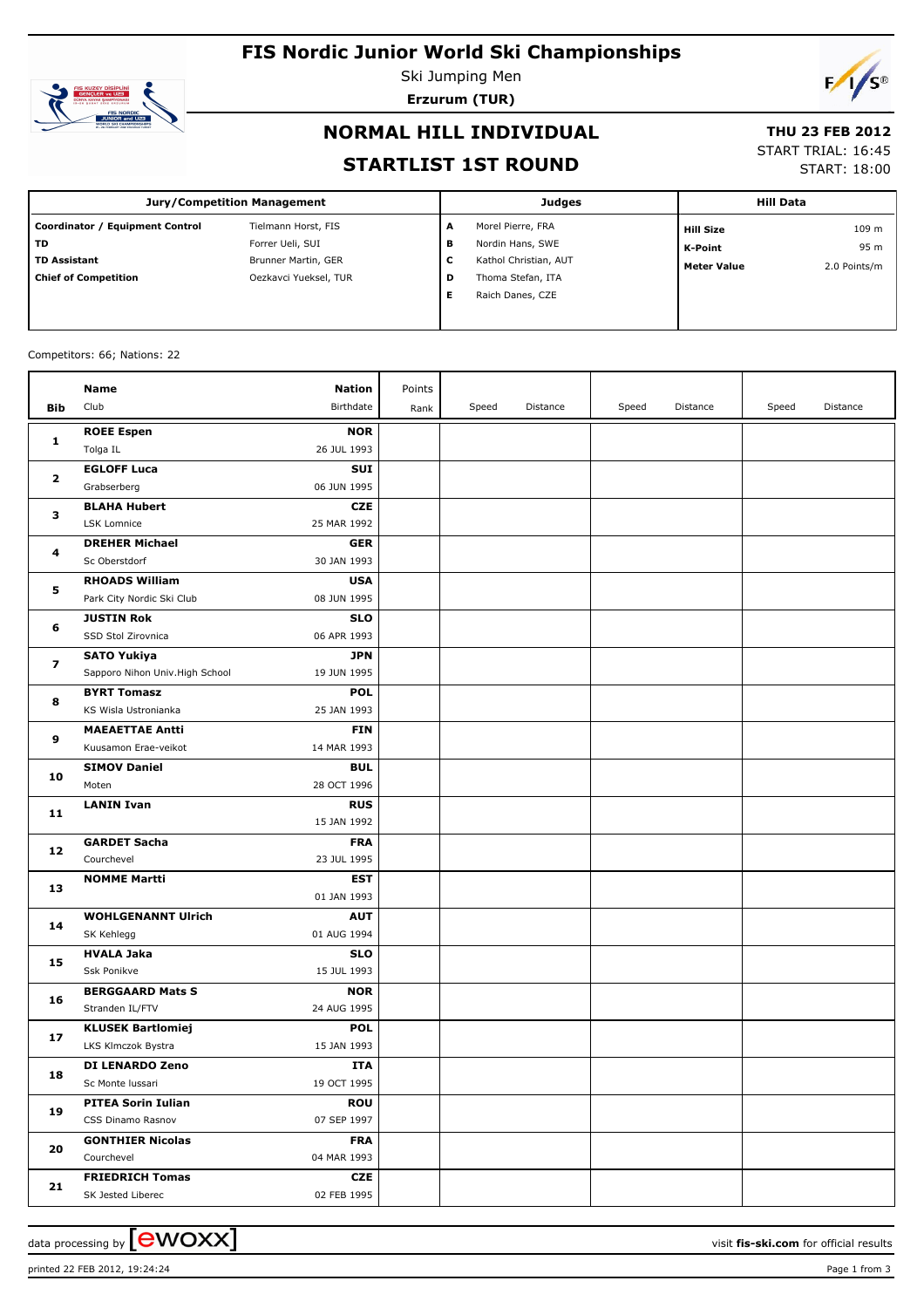# **FIS Nordic Junior World Ski Championships**



Ski Jumping Men **Erzurum (TUR)**



## **NORMAL HILL INDIVIDUAL**

#### **THU 23 FEB 2012**

## **STARTLIST 1ST ROUND**

START TRIAL: 16:45 START: 18:00

|            | JIAN LLJI<br>TAI KARIT                             |                           |        |       |          |       |          |       | START: 18:00 |
|------------|----------------------------------------------------|---------------------------|--------|-------|----------|-------|----------|-------|--------------|
|            | Name                                               | <b>Nation</b>             | Points |       |          |       |          |       |              |
| <b>Bib</b> | Club                                               | Birthdate                 | Rank   | Speed | Distance | Speed | Distance | Speed | Distance     |
|            | <b>LUGERT Tobias</b>                               | <b>GER</b>                |        |       |          |       |          |       |              |
| 22         | Sc Ruhpolding                                      | 18 JUN 1993               |        |       |          |       |          |       |              |
|            | <b>SAMMELSELG Siim-Tanel</b>                       | <b>EST</b>                |        |       |          |       |          |       |              |
| 23         | Skiclub Nomme, Lahden Hiihtoseura                  | 18 MAY 1993               |        |       |          |       |          |       |              |
|            | <b>YLIPULLI Miika</b>                              | <b>FIN</b>                |        |       |          |       |          |       |              |
| 24         | Kuusamon Era-Veikot                                | 01 MAR 1995               |        |       |          |       |          |       |              |
|            | <b>MAKSIMOCHKIN Mikhail</b>                        | <b>RUS</b>                |        |       |          |       |          |       |              |
| 25         |                                                    | 29 AUG 1993               |        |       |          |       |          |       |              |
| 26         | <b>KRAFT Stefan</b>                                | <b>AUT</b>                |        |       |          |       |          |       |              |
|            | SV Schwarzach                                      | 13 MAY 1993               |        |       |          |       |          |       |              |
| 27         | <b>FUNTAROV Deyan</b>                              | <b>BUL</b>                |        |       |          |       |          |       |              |
|            | Rilski Ski Skachach                                | 13 NOV 1995               |        |       |          |       |          |       |              |
| 28         | <b>SCHULER Adrian</b>                              | <b>SUI</b>                |        |       |          |       |          |       |              |
|            | Einsiedeln                                         | 28 OCT 1992               |        |       |          |       |          |       |              |
| 29         | <b>WALLACE Brian</b>                               | <b>USA</b>                |        |       |          |       |          |       |              |
|            | Saint Paul Ski Club                                | 03 JUL 1993               |        |       |          |       |          |       |              |
| 30         | <b>NISHIKATA Shingo</b>                            | <b>JPN</b><br>02 JAN 1995 |        |       |          |       |          |       |              |
|            | <b>MURANKA Klemens</b>                             | <b>POL</b>                |        |       |          |       |          |       |              |
| 31         | TS Wisla Zakopane                                  | 31 AUG 1994               |        |       |          |       |          |       |              |
|            | <b>KOREK Dusty</b>                                 | <b>CAN</b>                |        |       |          |       |          |       |              |
| 32         | Altius Nordic ski club                             | 14 APR 1995               |        |       |          |       |          |       |              |
|            | <b>GRIMSRUD Simen</b>                              | <b>NOR</b>                |        |       |          |       |          |       |              |
| 33         | Asker Skiclubb                                     | 22 MAR 1992               |        |       |          |       |          |       |              |
|            | <b>TAKANASHI Kanta</b>                             | <b>JPN</b>                |        |       |          |       |          |       |              |
| 34         | Meiji University                                   | 27 SEP 1992               |        |       |          |       |          |       |              |
| 35         | <b>TUDOR Remus</b>                                 | <b>ROU</b>                |        |       |          |       |          |       |              |
|            | CSS Brasovia                                       | 17 MAR 1993               |        |       |          |       |          |       |              |
| 36         | <b>LANISEK Anze</b>                                | <b>SLO</b>                |        |       |          |       |          |       |              |
|            | Ssk Menges                                         | 20 APR 1996               |        |       |          |       |          |       |              |
| 37         | <b>LUNARDI Michael</b>                             | ITA                       |        |       |          |       |          |       |              |
|            | sc gallio                                          | 21 SEP 1992               |        |       |          |       |          |       |              |
| 38         | <b>KLINGA Sebastian</b><br>Ounasvaaran Hiihtoseura | FIN<br>26 APR 1992        |        |       |          |       |          |       |              |
|            | <b>SHUVALOV Alexander</b>                          | <b>RUS</b>                |        |       |          |       |          |       |              |
| 39         |                                                    | 30 NOV 1992               |        |       |          |       |          |       |              |
|            | <b>MAYLAENDER Jan</b>                              | <b>GER</b>                |        |       |          |       |          |       |              |
| 40         | SC Degenfeld                                       | 29 MAR 1992               |        |       |          |       |          |       |              |
|            | <b>FRIBERG Christian</b>                           | <b>USA</b>                |        |       |          |       |          |       |              |
| 41         | Saint Paul Ski Club                                | 08 SEP 1994               |        |       |          |       |          |       |              |
|            | <b>EGLOFF Pascal</b>                               | <b>SUI</b>                |        |       |          |       |          |       |              |
| 42         | Grabserberg                                        | 08 AUG 1992               |        |       |          |       |          |       |              |
|            | <b>STURSA Vojtech</b>                              | <b>CZE</b>                |        |       |          |       |          |       |              |
| 43         | Sk Nove mesto na morave                            | 03 AUG 1995               |        |       |          |       |          |       |              |
| 44         | <b>WIT DE Ruben</b>                                | <b>NED</b>                |        |       |          |       |          |       |              |
| 45         | Dutch Nordic Ski Team                              | 02 FEB 1995               |        |       |          |       |          |       |              |
|            | <b>MUELLER Lukas</b>                               | <b>AUT</b>                |        |       |          |       |          |       |              |
|            | SV Villach                                         | 14 MAR 1992               |        |       |          |       |          |       |              |
| 46         | <b>MUMINOV Sabirzhan</b>                           | KAZ<br>16 APR 1994        |        |       |          |       |          |       |              |
|            |                                                    |                           |        |       |          |       |          |       |              |
| 47         | <b>RAFFORT Benjamin</b><br>Les Contamines Montjoie | <b>FRA</b><br>11 JUL 1994 |        |       |          |       |          |       |              |
|            |                                                    |                           |        |       |          |       |          |       |              |

data processing by **CWOXX** and the set of the set of the visit **fis-ski.com** for official results